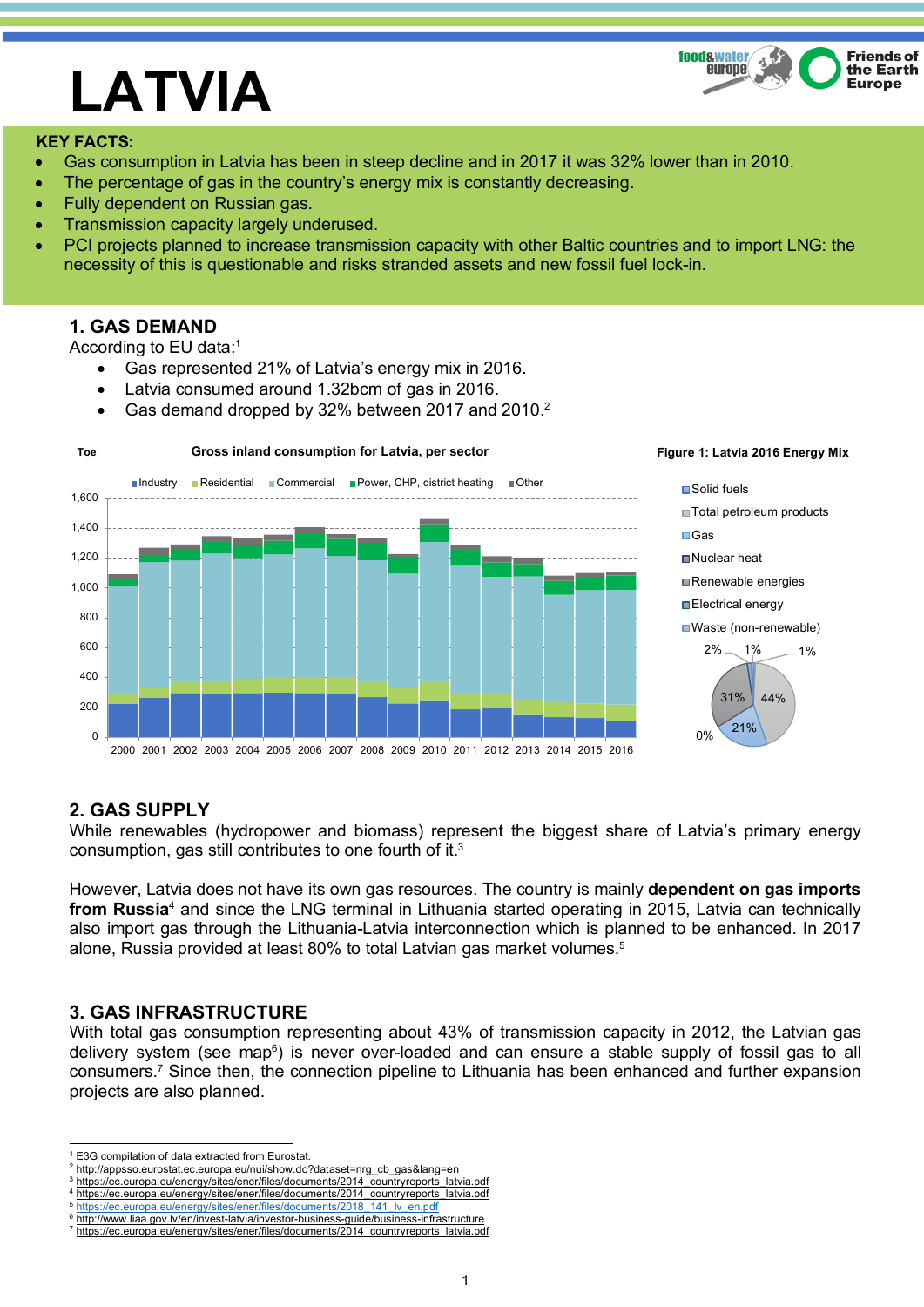With its Inčukalns underground gas storage, Latvia owns one of the biggest underground gas storage facilities of the region. With a 4.47bcm storage capacity, it secures most of Latvian gas supplies. The 3rd PCI list also included the **enhancement of the Inculkans gas storage**. Although only half of its capacity was used in 2015, the enhancement of this gas storage would allow its withdraw capacity to go from 28-30mcm/day up to 34-35mcm/day.8

Latvia has interconnections with Lithuania and Estonia and Latvian-Lithuanian interconnection's cross-border exchange capacity was increased in 2013, with a now yearly bi-directional capacity of 2.2bcm.



Figure 2: Latvia Gas Delivery Systems (Investment and Development Agency of Latvia)

Two existing connections are planned to be increased in the future, with EU support via the PCI List – see map below: 9

- The further **enhancement of Latvia-Lithuania interconnection (PCI):** construction of pipelines Riga-Jelgava and Jelgava-Lithuanian border to double capacity to reach 4.4bcm/y is planned.<sup>10</sup>
- The **enhancement of the Estonia-Latvia interconnection (PCI)**: upgrade of an onshore pipeline to a capacity of 3.6bcm/y is also part of the current PCI list.<sup>11</sup>

Yet, in a country with a depleting gas demand (within a region with the fastest gas demand decline in the EU, falling by about 33% in Estonia, Latvia and Lithuania between 2010 and 201712), with transmission capacity largely underused, the necessity of expanding gas imports, exports as well as storage capacity so significantly seems deeply questionable. While dependence on Russian gas can be geopolitically problematic, Latvia currently receives the gas it needs to meet its demand. Considering the limited public financial capacities available to build new energy infrastructures, the fast energy transition needed to meet EU 2050 climate objectives and Paris Agreement's commitments should not leave space to build new gas projects. These projects now not only risk to lock the country and the region in a new long-term fossil fuel cycle, but they also risk becoming stranded if gas consumption continues to decrease due to climate policies.

It should be added that Latvijas Gāze JSC is the only player in the gas retail market in Latvia but a majority of its shares are owned by E.ON and Gazprom. While complete ownership unbundling of the national transmission system operator (TSO) is normally required under the EU's third energy package, Latvia keeps on delaying the implementation of this requirement.<sup>13</sup> In 2016 Latvia passed legislation that opened up the market for foreign investors and ownership unbundling was introduced by end of 2017.14 In April 2018 the unbundling had still not been finalized.15



Gazprom's monopoly position did not allow for use by third parties of the regional gas storage facility in Inčukalns or for the import of gas from other suppliers, including from the Lithuanian LNG terminal in Klaipeda.16 This conflict of interest (at a time when the EU is trying to decrease its dependence on Russian gas) therefore questions the viability of these two PCI projects.

12 http://appsso<u>.eurostat.ec.europa.eu/nui/show.do?dataset=nrg\_cb\_gas&lang=en</u>

<sup>8</sup> https://ec.europa.eu/energy/maps/pci\_fiches/pci\_8\_2\_4\_en\_2017.pdf

<sup>9</sup> http://ec.europa.eu/energy/infrastructure/transparency\_platform/map-viewer/

<sup>10</sup> https://circabc.europa.eu/webdav/CircaBC/Energy/13%20Regional%20Meetings/Library/2019%20May%207-8%20RGs%20meetings%20gas/\_BEMIP.pdf <sup>11</sup> https://circabc.europa.eu/webdav/CircaBC/Energy/13%20Regional%20Meetings/Library/2019%20May%207-8%20RGs%20meetings%20gas/\_BEMIP.pdf

<sup>13</sup> http://energypost.eu/system-unconnected-vessels-gas-market-baltic-states/

<sup>14</sup> https://erranet.org/wp-content/uploads/2017/10/3.-Snuka\_Grid\_Code\_Harmonisation\_Latvia\_06\_12\_2017.pdf

<sup>15</sup> https://ec.europa.eu/info/sites/info/files/2018-european-semester-country-report-latvia-en

<sup>16</sup> http://energypost.eu/system-unconnected-vessels-gas-market-baltic-states/